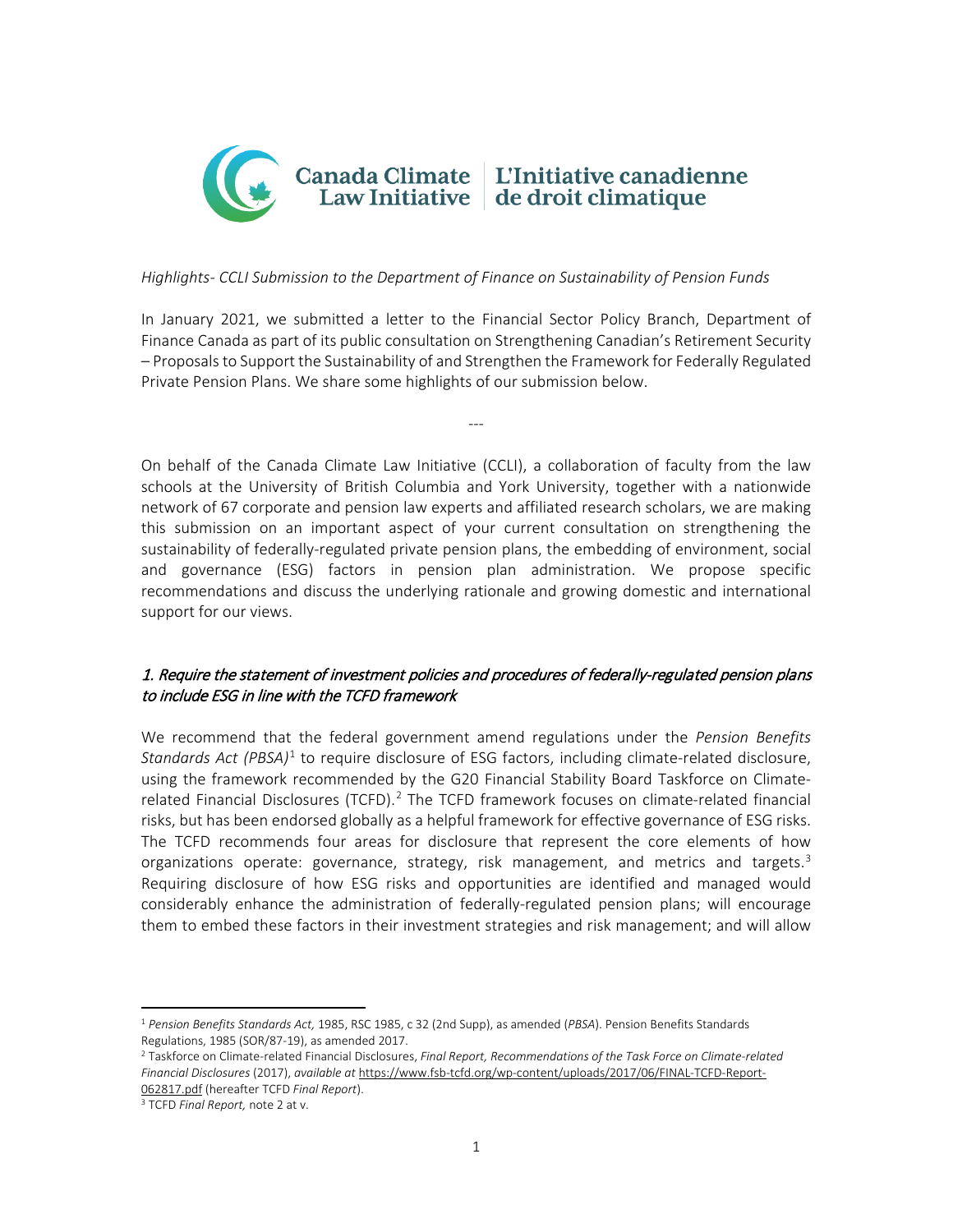pension trustees and plan administrators to meet their fiduciary obligations to plan members and retirees.[4](#page-1-0)

The *PBSA* governs private pension plans linked to federally-regulated areas of employment, such as banking, telecommunications, inter-provincial transportation, and navigation and shipping, as well as private sector employment in Yukon, the Northwest Territories, and Nunavut, and employment at certain federal Crown corporations.<sup>[5](#page-1-1)</sup> About 7% of private pension plans in Canada are federally regulated.<sup>[6](#page-1-2)</sup> Amending the regulations would enhance governance of these pension funds and provide leadership to other parts of Canada regarding more effective pension fund governance.

The Department of Finance's current consultation process observes that establishing a governance policy could enhance administrators' fulfillment of obligations under the plan and enhance communications and transparency with plan members. We agree. Effective pension plan governance is critically important to trustees and plan administrators meeting their fiduciary duties to act in the best interests of the plan, its members, and beneficiaries. It assists in establishing a framework that clearly sets out the duties and responsibilities for each aspect of governance of fund assets and embeds accountability and transparency mechanisms.<sup>[7](#page-1-3)</sup>

Our view is that the governance policy and SIPP should be submitted annually to the oversight regulator, the Office of the Superintendent of Financial Institutions (OSFI), so that it is able to assess the effectiveness of management and compliance with the *PBSA* solvency and goingconcern funding rules.

Disclosure of ESG factors in the plan's SIPP would allow beneficiaries, union officials, financial oversight bodies, and relevant Ministry personnel to determine the seriousness with which pension fund trustees, plan administrators, and asset managers are incorporating ESG into their governance, strategy, risk management, targets, and metrics. This transparency would allow plan members access to information on how the pension fund is balancing the intergenerational interests of plan members and retirees. It would allow younger contributors to evaluate the risks to their future financial security from how their current pension contributions are being managed. It would also elevate the issues regarding the financial risks of climate change within the asset management community, and potentially energize the engagement teams within asset management firms to take up climate change discussions with portfolio companies with renewed seriousness of purpose.

l

<span id="page-1-0"></span><sup>4</sup> Janis Sarra, *From Ideas to Action, Governance Paths to Net Zero* (2020, Oxford University Press) at 83-89 (hereafter Sarra, *From Ideas to Action*).

<span id="page-1-1"></span><sup>5</sup> Department of Finance, *Strengthening Canadians' Retirement Security - Proposals to Support the Sustainability of and Strengthen the Framework for Federally Regulated Private Pension Plans*, (November 2020), (hereafter Department of Finance) *available at* [https://www.canada.ca/en/department-finance/programs/consultations/2020/strengthening](https://www.canada.ca/en/department-finance/programs/consultations/2020/strengthening-canadians-retirement-security-proposals-support-sustainability-strengthen-framework-federally-regulated-private-pension-plans.html)[canadians-retirement-security-proposals-support-sustainability-strengthen-framework-federally-regulated-private-pension](https://www.canada.ca/en/department-finance/programs/consultations/2020/strengthening-canadians-retirement-security-proposals-support-sustainability-strengthen-framework-federally-regulated-private-pension-plans.html)[plans.html.](https://www.canada.ca/en/department-finance/programs/consultations/2020/strengthening-canadians-retirement-security-proposals-support-sustainability-strengthen-framework-federally-regulated-private-pension-plans.html)

<span id="page-1-2"></span><sup>6</sup> Department of Finance, note 5.

<span id="page-1-3"></span><sup>7</sup> Ronald B Davis, *Democratizing Pension Funds, Corporate Governance and Accountability* (Vancouver: UBC Press, 2008).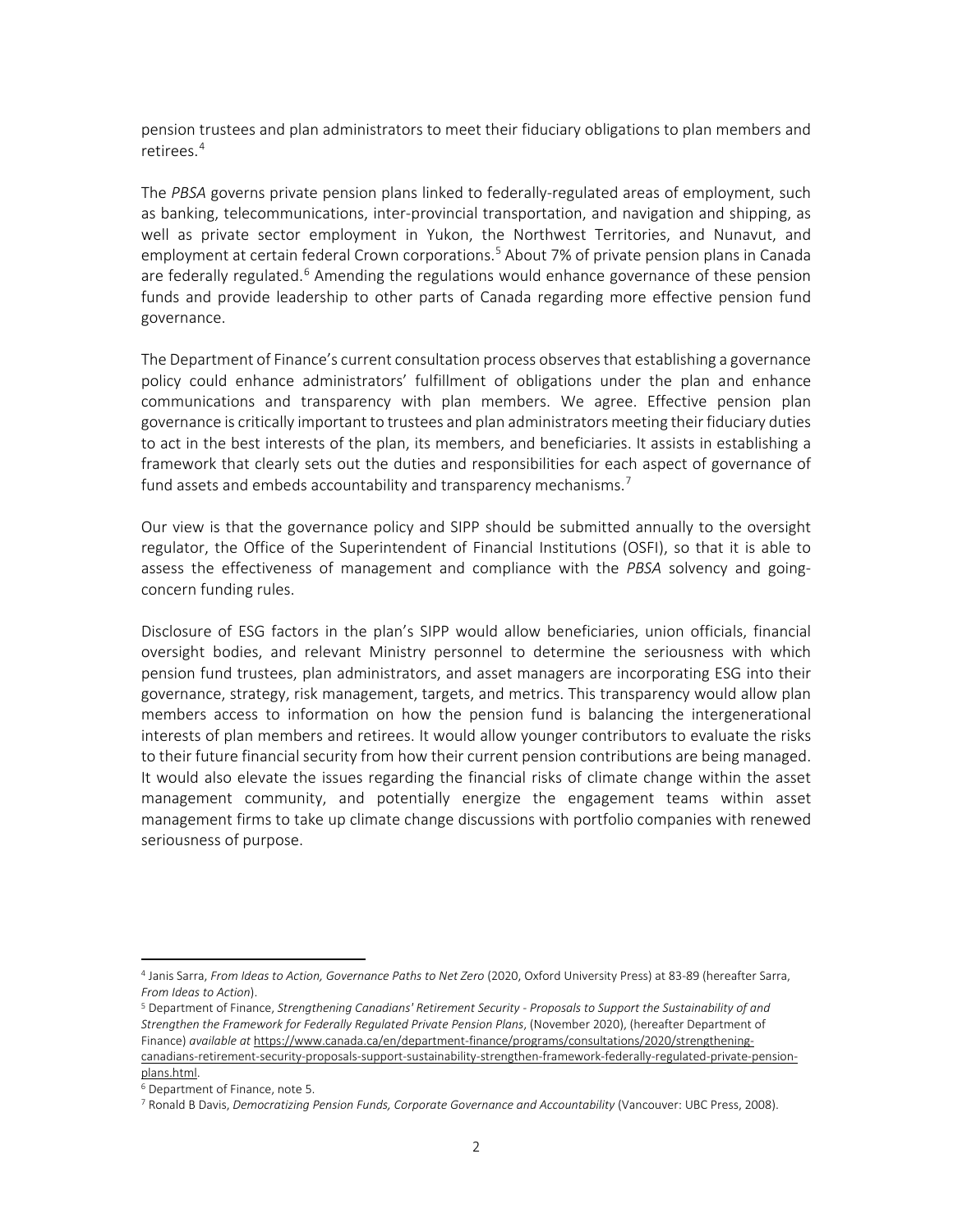### 2. Canadian institutional investors and organizations support our recommendations

Our proposed amendments align with the recommendation of the Expert Panel on Sustainable Finance that the federal government should require federally-regulated pension plans to disclose in their SIPP whether and how climate issues are considered, including the rationale for any nonconsideration, [8](#page-2-0) and its recommendation that pension regulators harmonize provincial and federal regulatory approaches in line with the TCFD framework.<sup>[9](#page-2-1)</sup>

Canadian institutional investors are also calling for increased transparency in respect of ESG risk management. In November 2020, the Chief Executive Officers of the eight largest pension fund investment managers in Canada, representing \$1.6 trillion in assets, issued a statement seeking standardized ESG disclosure from portfolio companies, including TCFD climate-related disclosure, so that they have the information necessary to contribute to a post-pandemic sustainable economy recovery.

Ontario pension law has already adopted regulation and has been successful in drawing pension funds' attention to the need to measure and disclose management of ESG factors.<sup>[10](#page-2-2)</sup> To align with the Ontario regulation s 78(1)-(3), Regulation 909 of the Ontario *Pension Benefits Act*[11](#page-2-3), we believe that the SIPP of federally-regulated pension funds should include consideration of ESG factors as an important mechanism to align plan administrators' duties to pension plan members and beneficiaries. Consideration of such factors can enhance performance of investment portfolios over the medium and long term.<sup>[12](#page-2-4)</sup>

Implementing this recommendation also aligns with recent federal government initiatives. The government conditioned short-term liquidity assistance to companies under the COVID-19 Large Employer Emergency Financing Facility on mandatory annual disclosure according to the TCFD recommendations.<sup>[13](#page-2-5)</sup> In Budget 2019, the federal government expressed its support for the TCFD framework and encouraged phased-in adoption by major Canadian companies and federal crown corporations.<sup>[14](#page-2-6)</sup> In December 2020, the federal government announced that it is encouraging its crown corporations to publicly disclose their greenhouse gas emissions annually, encouraging adoption of the TCFD recommendations where appropriate and relevant to the crown corporations' business activities.[15](#page-2-7)

l

<span id="page-2-6"></span><span id="page-2-5"></span><sup>13</sup> Government of Canada[, https://www.cdev.gc.ca/leeff-factsheet.](https://www.cdev.gc.ca/leeff-factsheet) 14 Government of Canada, *Budget Plan 2019, Government of Canada.*

<span id="page-2-0"></span><sup>8</sup> Expert Panel on Sustainable Finance, *Final Report of the Expert Panel on Sustainable Finance - Mobilizing Finance for Sustainable Growth,* (2019), at 21, *available at* [https://www.canada.ca/en/environment-climate-change/services/climate](https://www.canada.ca/en/environment-climate-change/services/climate-change/expert-panel-sustainable-finance.html)[change/expert-panel-sustainable-finance.html](https://www.canada.ca/en/environment-climate-change/services/climate-change/expert-panel-sustainable-finance.html) (hereafter Expert Panel).

<span id="page-2-1"></span><sup>9</sup> Expert Panel, note 8.

<span id="page-2-2"></span><sup>10</sup> RRO 1990, Reg 909: General, under *Pension Benefits Act*, RSO 1990, c P 8, as amended, s 78(3).

<span id="page-2-3"></span><sup>11</sup> RRO 1990, Reg 909, note 15.

<span id="page-2-4"></span><sup>&</sup>lt;sup>12</sup> For example, in a meta-study of 2,200 empirical studies on ESG and financial performance, Friede, Busch and Bassen found that the large majority report positive corporate financial performance when the companies integrate ESG considerations, and for 90% of the total, there was at least a non-negative relationship between ESG and corporate financial performance, Gunnar Friede, Timo Busch and Alexander Bassen, 'ESG and financial performance: aggregated evidence from more than 2000 empirical studies' (2015) 5:4 *Journal of Sustainable Finance and Investment* 210-233, DOI. See also, Janis Sarra and Cynthia Williams, *Time to Act* (2019, CCLI), at 22-23, *available at* [Time to Act: Response to Questions Posed by the Expert](https://commons.allard.ubc.ca/cgi/viewcontent.cgi?article=1480&context=fac_pubs)  [Panel on Sustainable Finance on Fiduciary Obligation and Effective Climate-Related Financial Disclosures \(ubc.ca\).](https://commons.allard.ubc.ca/cgi/viewcontent.cgi?article=1480&context=fac_pubs)

<span id="page-2-7"></span><sup>15</sup> Treasury Board of Canada Secretariat, *Greening Government Strategy: A Government of Canada Directive,* (3 December 2020), *available at* [https://www.canada.ca/en/treasury-board-secretariat/services/innovation/greening-](https://www.canada.ca/en/treasury-board-secretariat/services/innovation/greening-government/strategy.html)

[government/strategy.html.](https://www.canada.ca/en/treasury-board-secretariat/services/innovation/greening-government/strategy.html)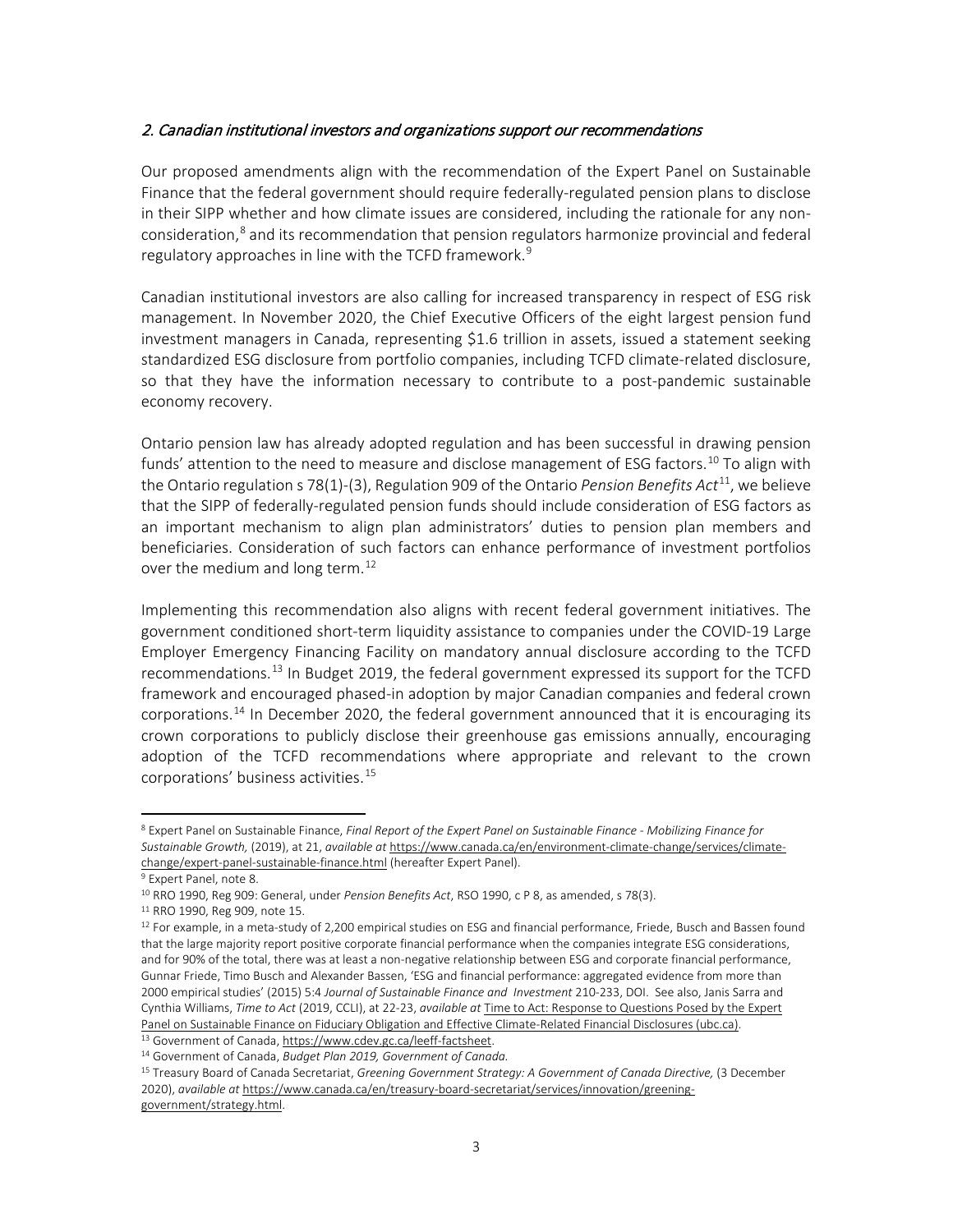The Bank of Canada's 2019 Annual Financial System Review discussed climate change as a vulnerability to both Canada's economy and its financial system.<sup>[16](#page-3-0)</sup> It has initiated a multi-year research plan to better assess the risks from climate change relevant to its mandate, and has joined the Network of Central Banks and Supervisors for Greening the Financial System.<sup>[17](#page-3-1)</sup> In 2020, the Bank of Canada and OSFI jointly launched a pilot project to use climate-change scenarios to better understand the risks to the financial system related to a transition to a low-carbon economy.<sup>[18](#page-3-2)</sup>

Most recently, in January 2021, OSFI issued a discussion paper asking for policy recommendations regarding governance of Canadian financial institutions to better protect their safety and soundness, including consideration of whether climate risks should be embedded into assessment of capital adequacy requirements, risk assessment processes, and OSFI's prudential oversight of climate-related risk management.<sup>[19](#page-3-3)</sup>

### 3. International developments support our recommendations

In addition to support within Canada for our recommendations, there is considerable support internationally. The United Kingdom (UK) and New Zealand have announced that TCFD disclosure will become mandatory for companies subject to their jurisdiction.<sup>[20](#page-3-4)</sup>

In 2020, the UK Chancellor of the Exchequer announced that TCFD-aligned disclosure will be mandatory across the UK economy as of 2025, going beyond a comply or explain approach, and covering "listed commercial companies, UK-registered large private companies, banks, building societies, insurance companies, UK-authorized asset managers, life insurers, FCA-regulated pension schemes, and occupational pension schemes."[21](#page-3-5) The UK Financial Conduct Authority (FCA) is requiring, effective 1 January 2021, that companies listed on the London Stock Exchange disclose information consistent with TCFD on a comply or explain basis. $^{22}$  $^{22}$  $^{22}$ 

 $\overline{a}$ 

[services?utm\\_source=POLITICO.EU&utm\\_campaign=f1fb3a3a16-](https://www.gov.uk/government/news/chancellor-sets-out-ambition-for-future-of-uk-financial-services?utm_source=POLITICO.EU&utm_campaign=f1fb3a3a16-EMAIL_CAMPAIGN_2020_11_09_05_28&utm_medium=email&utm_term=0_10959edeb5-f1fb3a3a16-190626680)

<span id="page-3-0"></span><sup>16</sup> Bank of Canada, *Financial System Review 2020,* Vulnerability 5, Climate Change, (14 May 2020), *available at*  <https://www.bankofcanada.ca/2019/05/financial-system-review-2019/#Vulnerability-5-Climate-change> (hereafter *Financial* 

<span id="page-3-1"></span>*System Review*). 17 *Financial System Review,* note 16.

<span id="page-3-2"></span><sup>&</sup>lt;sup>18</sup> Bank of Canada, Press Release, Bank of Canada and OSFI launch pilot project on climate risk scenarios, (16 November 2020), *available at* <https://www.bankofcanada.ca/2020/11/bank-canada-osfi-launch-pilot-project-climate-risk-scenarios/> (hereafter

<span id="page-3-3"></span>Bank of Canada and OSFI).<br><sup>19</sup> OSFI, *Navigating Uncertainty in Climate Change: Promoting Preparedness and Resilience to Climate-Related Risks (January* 2021), *available at* Navigating Uncertainty in Climate Change - [Promoting Preparedness and Resilience to Climate-Related](https://www.osfi-bsif.gc.ca/Eng/Docs/clmt-rsk.pdf)  [Risks \(osfi-bsif.gc.ca\).](https://www.osfi-bsif.gc.ca/Eng/Docs/clmt-rsk.pdf)

<span id="page-3-4"></span><sup>20</sup> Ministry for the Environment, Government of New Zealand, *Climate Related Financial Disclosures,* (21 September 2020), *available at* [https://www.mfe.govt.nz/climate-change/climate-change-and-government/mandatory-climate-related-financial](https://www.mfe.govt.nz/climate-change/climate-change-and-government/mandatory-climate-related-financial-disclosures)[disclosures;](https://www.mfe.govt.nz/climate-change/climate-change-and-government/mandatory-climate-related-financial-disclosures) HM Treasury, *Chancellor sets out ambition for future of UK Financial Services,* (9 November 2020), *available at*  [https://www.gov.uk/government/news/chancellor-sets-out-ambition-for-future-of-uk-financial-](https://www.gov.uk/government/news/chancellor-sets-out-ambition-for-future-of-uk-financial-services?utm_source=POLITICO.EU&utm_campaign=f1fb3a3a16-EMAIL_CAMPAIGN_2020_11_09_05_28&utm_medium=email&utm_term=0_10959edeb5-f1fb3a3a16-190626680)

[EMAIL\\_CAMPAIGN\\_2020\\_11\\_09\\_05\\_28&utm\\_medium=email&utm\\_term=0\\_10959edeb5-f1fb3a3a16-190626680](https://www.gov.uk/government/news/chancellor-sets-out-ambition-for-future-of-uk-financial-services?utm_source=POLITICO.EU&utm_campaign=f1fb3a3a16-EMAIL_CAMPAIGN_2020_11_09_05_28&utm_medium=email&utm_term=0_10959edeb5-f1fb3a3a16-190626680) (hereafter New Zealand government).

<span id="page-3-5"></span><sup>21</sup> HM Treasury, *Chancellor sets out ambition for future of UK Financial Services,* (9 November 2020), *available at*  [https://www.gov.uk/government/news/chancellor-sets-out-ambition-for-future-of-uk-financial](https://www.gov.uk/government/news/chancellor-sets-out-ambition-for-future-of-uk-financial-services?utm_source=POLITICO.EU&utm_campaign=f1fb3a3a16-EMAIL_CAMPAIGN_2020_11_09_05_28&utm_medium=email&utm_term=0_10959edeb5-f1fb3a3a16-190626680)[services?utm\\_source=POLITICO.EU&utm\\_campaign=f1fb3a3a16-](https://www.gov.uk/government/news/chancellor-sets-out-ambition-for-future-of-uk-financial-services?utm_source=POLITICO.EU&utm_campaign=f1fb3a3a16-EMAIL_CAMPAIGN_2020_11_09_05_28&utm_medium=email&utm_term=0_10959edeb5-f1fb3a3a16-190626680)

<span id="page-3-6"></span>[EMAIL\\_CAMPAIGN\\_2020\\_11\\_09\\_05\\_28&utm\\_medium=email&utm\\_term=0\\_10959edeb5-f1fb3a3a16-190626680.](https://www.gov.uk/government/news/chancellor-sets-out-ambition-for-future-of-uk-financial-services?utm_source=POLITICO.EU&utm_campaign=f1fb3a3a16-EMAIL_CAMPAIGN_2020_11_09_05_28&utm_medium=email&utm_term=0_10959edeb5-f1fb3a3a16-190626680) 22 Nikhil Rathi, Financial Conduct Authority, *Green Horizon Summit: Rising to the Climate Challenge*, speech, (12 November 2020), *available at* [https://www.fca.org.uk/news/speeches/green-horizon-summit-rising-climate-challenge.](https://www.fca.org.uk/news/speeches/green-horizon-summit-rising-climate-challenge)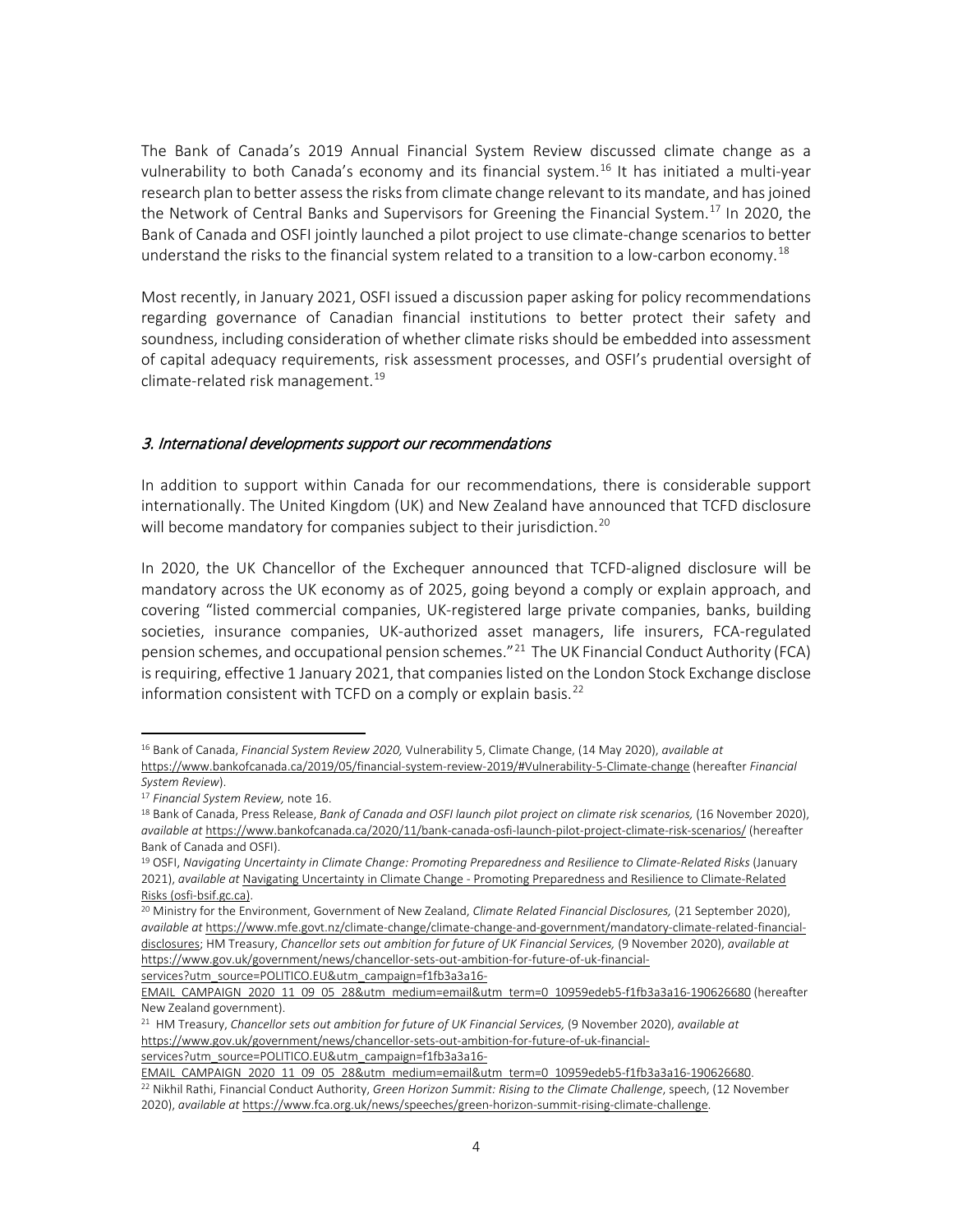The Government of New Zealand Ministry for the Environment announced plans to make climaterelated financial disclosures mandatory for publicly-listed companies and large insurers, banks and investment managers, in line with the TCFD recommendations.<sup>[23](#page-4-0)</sup> The New Zealand Parliament will amend the Financial Markets Conduct Act 2013,<sup>[24](#page-4-1)</sup> an amendment that the Cabinet has approved.<sup>[25](#page-4-2)</sup> Financial entities will be required to make disclosures as early as 2023.

New European Union rules on ESG sustainability disclosure requirements in the financial services sector take effect in March 2021, affecting institutions such as pension funds, banks, insurance companies, and investment firms. The European Union (EU) Non-financial Reporting Directive (Directive 2014/95/EU) requires large companies to disclose, as part of their annual reports, information on how they operate and manage social and environmental issues, for the benefit of investors, consumers, policymakers, and other stakeholders.<sup>[26](#page-4-3)</sup> The Directive is complemented by the European Commission's (EC) integration of TCFD recommendations in its 2019 *Guidelines on Reporting Climate-Related Information.*[27](#page-4-4)

## 4. Given the financial materiality of ESG and climate change risks, consideration of these risks is an important component of plan administrators' fiduciary duties

The fiduciary duties of plan administrators, pension fund trustees, and asset managers require these fiduciaries to evaluate and incorporate ESG and climate factors into portfolio construction and risk management, as they would any factor that may pose a material financial risk to the pension plan assets.[28](#page-4-5) The fundamental obligations of pension fiduciaries arise from common-law standards,[29](#page-4-6) incorporated into the *PBSA,* as discussed above. The federal government should affirm these obligations by issuing a public statement that consideration of ESG factors is firmly within the remit of pension administrators' and trustees' fiduciary duty.

The links between climate change and financial risk are becoming increasingly evident and inextricable.<sup>[30](#page-4-7)</sup> The understanding of climate change has evolved from a purely ethical or 'environmental externality' to an issue that poses foreseeable financial risks and opportunities for Canadian pension funds and the financial system across short-, medium-, and long-term

l

<span id="page-4-1"></span><span id="page-4-0"></span><sup>23</sup> New Zealand government, note 20.

<sup>24</sup> *Financial Markets Conduct Act 2013*, Public Act, 2013 No 69 (New Zealand).

<span id="page-4-2"></span><sup>&</sup>lt;sup>25</sup> New Zealand government, note 20.

<span id="page-4-3"></span><sup>&</sup>lt;sup>26</sup> European Parliament, Directive 2014/95/EU of the European Parliament and of the Council of 22 October 2014 amending Directive 2013/34/EU as regards disclosure of non-financial and diversity information by certain large undertakings and groups, *available at* [DIRECTIVE 2014/95/EU OF THE EUROPEAN PARLIAMENT AND OF THE COUNCIL -](https://eur-lex.europa.eu/legal-content/EN/TXT/PDF/?uri=CELEX:32014L0095&from=EN) of 22 October 2014 [amending Directive 2013/34/EU as regards disclosure of non-financial and diversity information by certain large undertakings](https://eur-lex.europa.eu/legal-content/EN/TXT/PDF/?uri=CELEX:32014L0095&from=EN)  [and groups -](https://eur-lex.europa.eu/legal-content/EN/TXT/PDF/?uri=CELEX:32014L0095&from=EN) (europa.eu)[, https://eur-lex.europa.eu/legal-content/EN/TXT/?uri=CELEX%3A32014L0095.](https://eur-lex.europa.eu/legal-content/EN/TXT/?uri=CELEX%3A32014L0095)

<span id="page-4-4"></span><sup>27</sup> European Commission, *Guidelines on Reporting Climate-Related Information, available at*

<span id="page-4-5"></span>[https://ec.europa.eu/finance/docs/policy/190618-climate-related-information-reporting-guidelines\\_en.pdf](https://ec.europa.eu/finance/docs/policy/190618-climate-related-information-reporting-guidelines_en.pdf) <sup>28</sup> *See* United Nations Principles for Sustainable Investment, *Fiduciary Duties in the 21st Century*, (September 2015), *available at* [https://www.unpri.org/fiduciary-duty/fiduciary-duty-in-the-21st-century/244.article.](https://www.unpri.org/fiduciary-duty/fiduciary-duty-in-the-21st-century/244.article) 29 *Hodgkinson v Simms* [1994] 3 SCR 377, [1994] 3 RCS 377, discussed in Edward J Waitzer and Douglas Sarro, 'The Public

<span id="page-4-6"></span>Fiduciary: Emerging Themes in Canadian Fiduciary Law for Pension Trustees' (2012) 91:1 *Can Bar Rev* 163 at 169-175. See also Sarra, *From Ideas to Action,* note 4, chapter 4.

<span id="page-4-7"></span><sup>30</sup> For an example of the linkage between climate risk and effective governance, see the CCLI, *Audit Committees and Effective Climate Governance, A Guide for Boards of Directors* (December 2020), *available at* [CCLI-Guide-for-Audit-](https://law-ccli-2019.sites.olt.ubc.ca/files/2020/12/CCLI-Guide-for-Audit-Committees-on-Effective-Climate-Governance.pdf)[Committees-on-Effective-Climate-Governance.pdf \(ubc.ca\).](https://law-ccli-2019.sites.olt.ubc.ca/files/2020/12/CCLI-Guide-for-Audit-Committees-on-Effective-Climate-Governance.pdf)